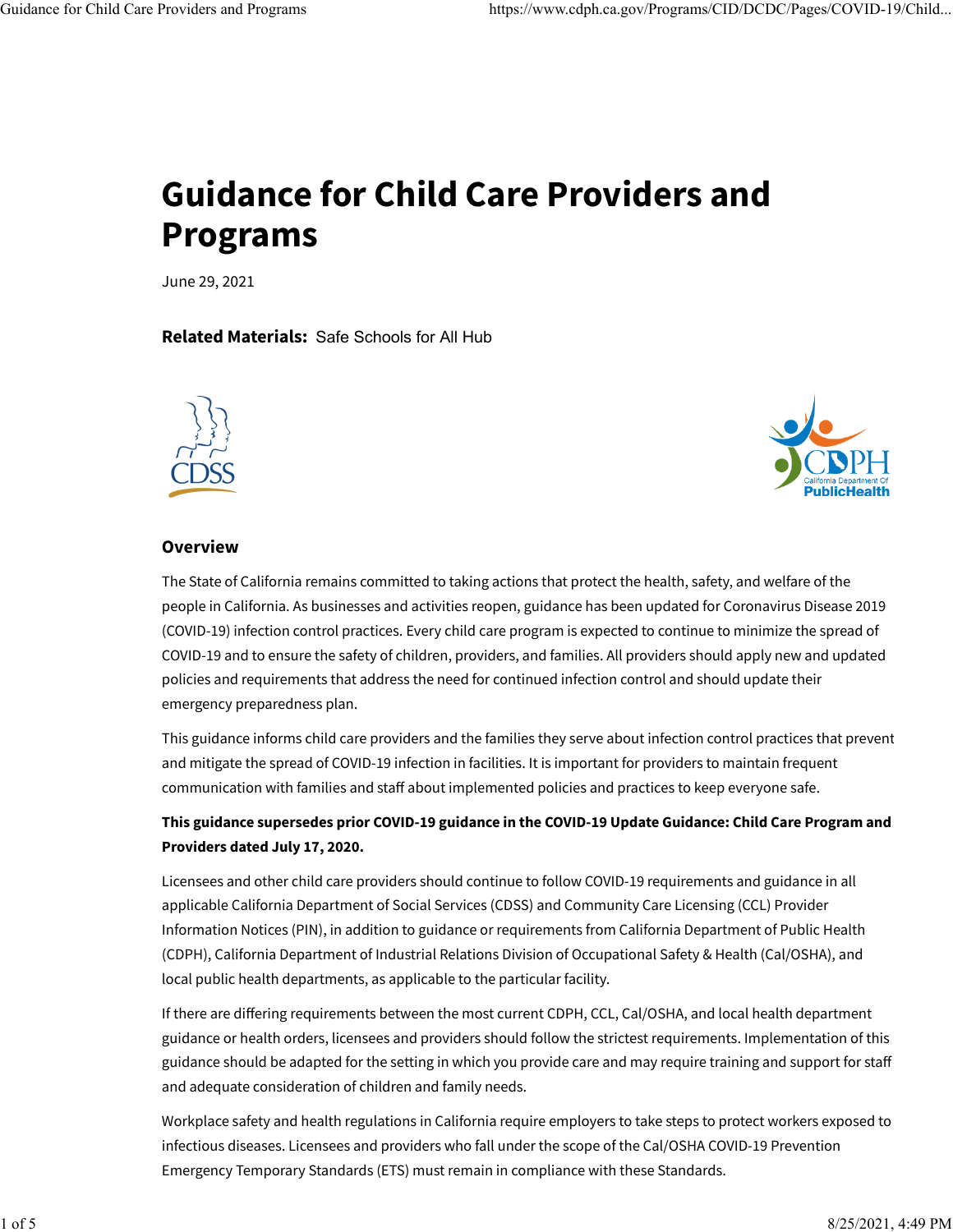## **Planning**

- Licensees and providers **must** continue to mitigate the spread of COVID-19. Review [Cal/OSHA COVID-19](https://www.dir.ca.gov/dosh/coronavirus/) [Guidance and Resources](https://www.dir.ca.gov/dosh/coronavirus/) to implement steps to protect staff and minimize exposure to the COVID-19 virus.
- The **Cal/OSHA COVID-19 Prevention Program (CPP)** is a written plan **required** under the Cal/OSHA COVID-19 Emergency Temporary Standards. For more details and to access a template, refer to the California Department of Industrial Relation's [COVID-19 Prevention Emergency Temporary Standards.](https://www.dir.ca.gov/dosh/coronavirus/ETS.html)
- Facilities should have a written plan for when a child or staff member has been exposed to someone with COVID-19, has [symptoms](https://www.cdc.gov/coronavirus/2019-ncov/symptoms-testing/symptoms.html) of COVID-19 or tests positive for COVID-19.
- Developing a written communication plan with parents, guardians, and caregivers to share information and guidelines in their preferred language is recommended.

# **COVID-19 Vaccines**

- The CDC has strongly encouraged vaccination as one of the most important tools to end the COVID-19 pandemic. Licensees and providers are eligible to receive vaccinations at no expense. There are several ways to obtain vaccination. Please see [PIN 21-06-CCP](https://www.cdss.ca.gov/Portals/9/CCLD/PINs/2021/CCP/PIN-21-06-CCP.pdf) for more information on vaccine safety, benefits, and how to get the vaccine.
- Please share information about vaccines with staff and families, and reference the California COVID-19 Vaccine Website [Homepage.](https://myturn.ca.gov/)
- If a licensee or provider requests confirmation that a staff or child has received the COVID-19 vaccine, it is recommended the confirmation should be documented in the same way immunizations are documented and maintained in the facility file. Those confirming may review and accept a hard copy or digital record of vaccine receipt.

## **Testing**

• Testing is one layer in a multi-layered approach to COVID-19 prevention. For more information about testing, please see: [Updated COVID-19 Testing Guidance.](https://www.cdph.ca.gov/Programs/CID/DCDC/Pages/COVID-19/Updated-COVID-19-Testing-Guidance.aspx)

## **Face Coverings**

- Child care providers **must** ensure compliance with the current CDPH [Guidance for the Use of Masks.](https://www.cdph.ca.gov/Programs/CID/DCDC/Pages/COVID-19/guidance-for-face-coverings.aspx#June15guidance) As of June 15, 2021, the use of face coverings is required by the California Department of Public Health (CDPH) and the Division of Occupational Safety and Health (Cal/OSHA) in child care **indoor settings** regardless of vaccination status.
- Never place face coverings on babies or children under 2 years of age because it poses a danger and risk for suffocation.
- Children should not wear face coverings while sleeping.
- Child care providers and licensees must ensure the use of face coverings does not cause children to overheat in hot weather.

# **Essential Protective Equipment and Supplies**

Use the chart below for a quick reference to protective equipment and supplies to use in child care environments. Further information about face coverings, hand hygiene and disinfecting and cleaning is provided within this document.

| <b>Child Care Workforce</b><br><b>Items</b> | Children |
|---------------------------------------------|----------|
|---------------------------------------------|----------|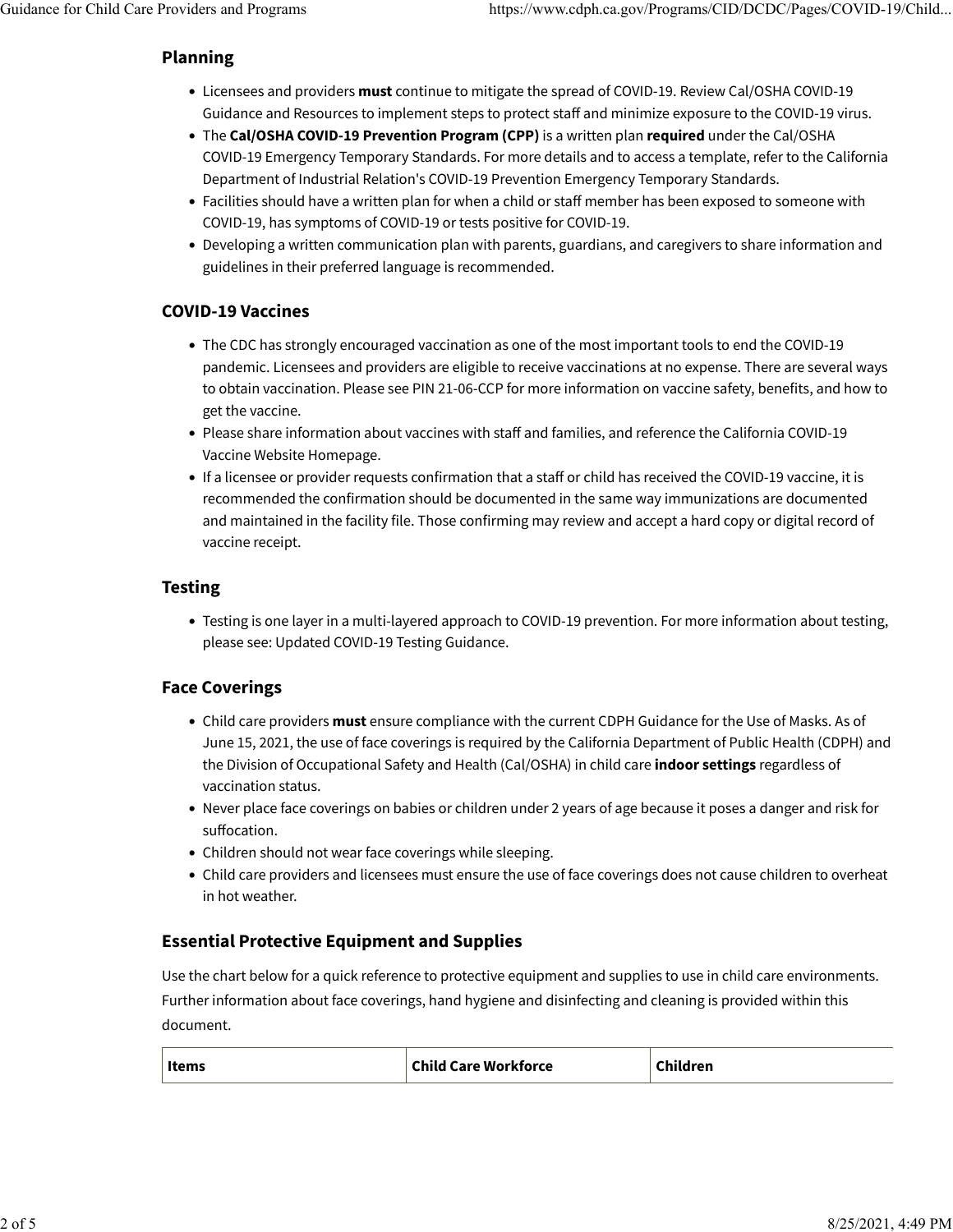| <b>Face Coverings</b>                                                                                                                                                                                               | <b>Yes</b>                                                                                                           | <b>Yes</b>                                                                                                                                                                                                                                                                                                                                                                        |
|---------------------------------------------------------------------------------------------------------------------------------------------------------------------------------------------------------------------|----------------------------------------------------------------------------------------------------------------------|-----------------------------------------------------------------------------------------------------------------------------------------------------------------------------------------------------------------------------------------------------------------------------------------------------------------------------------------------------------------------------------|
|                                                                                                                                                                                                                     | Child care providers must ensure<br>compliance with the current CDPH<br>Guidance for the Use of Masks.               | Children aged 2 and older should be<br>taught and reminded to wear face<br>coverings.                                                                                                                                                                                                                                                                                             |
| <b>Gloves</b>                                                                                                                                                                                                       | Yes,<br>for tasks such as serving food,<br>diapering, handling trash, or using<br>cleaning and disinfectant products | No                                                                                                                                                                                                                                                                                                                                                                                |
| <b>Hand Sanitizer</b><br>Should contain at least 60% ethyl<br>alcohol (preferred) or at least 70%<br>isopropyl alcohol (a neurotoxin and<br>eye irritant). WARNING Do not use<br>any products that contain methanol | Yes, Optional<br>Note that frequent handwashing is<br>more effective than the use of hand<br>sanitizers              | May be used under adult<br>supervision only and must be kept<br>out of children's reach. Call Poison<br>Control if consumed: 800-222-1222<br>Note that frequent handwashing is<br>more effective than use of hand<br>sanitizers. Sanitizer must be rubbed<br>into children's hands until<br>completely dry. Hand sanitizer is not<br>recommended for children under 24<br>months. |
| <b>Disinfectant Cleaning Products</b>                                                                                                                                                                               | <b>Yes</b><br>Provide training and required<br>protective equipment per<br>manufacturer's recommendations.           | <b>No</b>                                                                                                                                                                                                                                                                                                                                                                         |
|                                                                                                                                                                                                                     | Must be kept out of children's reach.                                                                                |                                                                                                                                                                                                                                                                                                                                                                                   |

Note: Child care providers and licensees may contact their local [Child Care Resource and Referral Agencies](https://rrnetwork.org/family-services/find-child-care) or [local](https://www.ccfc.ca.gov/family/family.html#find) [First 5](https://www.ccfc.ca.gov/family/family.html#find) offices for information about obtaining Personal Protective Equipment (PPE) and supplies.

## **Physical Distancing and Stable Groups**

- Physical distancing is an infection control best practice that may be implemented as an additional safety layer between groups of children and staff to reduce the spread of COVID-19.
- Child care settings typically have a stable group model with the same groups of staff and children each day, and licensees and providers should consider continuing to implement stable groups as a best practice.
- Staff should follow [Cal/OSHA ETS](https://www.dir.ca.gov/dosh/coronavirus/ETS.html) for physical distancing requirements.

## **Ventilation**

Ventilation is one component of [maintaining healthy environments,](https://www.cdc.gov/coronavirus/2019-ncov/more/science-and-research/transmission_k_12_schools.html) and is an important COVID-19 prevention strategy for [child](https://www.cdc.gov/coronavirus/2019-ncov/community/schools-childcare/guidance-for-childcare.html) care programs. Good ventilation is another step that can reduce the number of virus particles in the air. Along with [other preventive actions,](https://www.cdc.gov/coronavirus/2019-ncov/prevent-getting-sick/prevention.html) ventilation can reduce the likelihood of spreading disease and assists in ensuring a safe and healthy environment for children in care. (See for example, ventilation Title 22 **requirements**, California Code of Regulations (CCR) sections [101216\(e\)\(2\),](https://govt.westlaw.com/calregs/Document/IA329AB80D4C011DE8879F88E8B0DAAAE?viewType=FullText&listSource=Search&originationContext=Search+Result&transitionType=SearchItem&contextData=%28sc.Search%29&navigationPath=Search/v1/results/navigation/i0ad7140b00000179fc5284e73faef517?ppcid%3d78bc929988bd470a96443fb010cfd065%26Nav%3dREGULATION_PUBLICVIEW%26fragmentIdentifier%3dIA329AB80D4C011DE8879F88E8B0DAAAE%26startIndex%3d1%26transitionType%3dSearchItem%26contextData%3d%2528sc.Default%2529%26originationContext%3dSearch%2520Result&list=REGULATION_PUBLICVIEW&rank=1&t_T1=22&t_T2=101216&t_S1=CA+ADC+s) [101223\(a\)\(2\),](https://govt.westlaw.com/calregs/Document/IA673F480D4C011DE8879F88E8B0DAAAE?viewType=FullText&listSource=Search&originationContext=Search+Result&transitionType=SearchItem&contextData=%28sc.Search%29&navigationPath=Search/v1/results/navigation/i0ad7140b00000179fc530a1e3faef51c?ppcid%3dd4c7270269d74bc6aae00907cb24ba63%26Nav%3dREGULATION_PUBLICVIEW%26fragmentIdentifier%3dIA673F480D4C011DE8879F88E8B0DAAAE%26startIndex%3d1%26transitionType%3dSearchItem%26contextData%3d%2528sc.Default%2529%26originationContext%3dSearch%2520Result&list=REGULATION_PUBLICVIEW&rank=1&t_T1=22&t_T2=101223&t_S1=CA+ADC+s) [101238\(a\),](https://govt.westlaw.com/calregs/Document/IA9E57490D4C011DE8879F88E8B0DAAAE?viewType=FullText&listSource=Search&originationContext=Search+Result&transitionType=SearchItem&contextData=%28sc.Search%29&navigationPath=Search/v1/results/navigation/i0ad7140b00000179fc53827f3faef523?ppcid%3d86a14dcd9f274c368f6e03fd9df65c85%26Nav%3dREGULATION_PUBLICVIEW%26fragmentIdentifier%3dIA9E57490D4C011DE8879F88E8B0DAAAE%26startIndex%3d1%26transitionType%3dSearchItem%26contextData%3d%2528sc.Default%2529%26originationContext%3dSearch%2520Result&list=REGULATION_PUBLICVIEW&rank=1&t_T1=22&t_T2=101238&t_S1=CA+ADC+s) [102416\(c\),](https://govt.westlaw.com/calregs/Document/ICE1BA0A0D4C011DE8879F88E8B0DAAAE?viewType=FullText&listSource=Search&originationContext=Search+Result&transitionType=SearchItem&contextData=%28sc.Search%29&navigationPath=Search/v1/results/navigation/i0ad7140a00000179fc53efa0d2ec21f2?ppcid%3d10ae90ef4aa0411f9ea0ee0215c015ea%26Nav%3dREGULATION_PUBLICVIEW%26fragmentIdentifier%3dICE1BA0A0D4C011DE8879F88E8B0DAAAE%26startIndex%3d1%26transitionType%3dSearchItem%26contextData%3d%2528sc.Default%2529%26originationContext%3dSearch%2520Result&list=REGULATION_PUBLICVIEW&rank=1&t_T1=22&t_T2=102416&t_S1=CA+ADC+s) [102417\(b\),](https://govt.westlaw.com/calregs/Document/ID4B30CAB76BA400AA7210B6CD2AA6348?viewType=FullText&listSource=Search&originationContext=Search+Result&transitionType=SearchItem&contextData=%28sc.Search%29&navigationPath=Search/v1/results/navigation/i0ad7140a00000179fc546262d2ec21f6?ppcid%3d7e683930620d4034b873fbbd08d5577d%26Nav%3dREGULATION_PUBLICVIEW%26fragmentIdentifier%3dID4B30CAB76BA400AA7210B6CD2AA6348%26startIndex%3d1%26transitionType%3dSearchItem%26contextData%3d%2528sc.Default%2529%26originationContext%3dSearch%2520Result&list=REGULATION_PUBLICVIEW&rank=1&t_T1=22&t_T2=102417&t_S1=CA+ADC+s) and [102423.](https://govt.westlaw.com/calregs/Document/ID0636DC0D4C011DE8879F88E8B0DAAAE?viewType=FullText&listSource=Search&originationContext=Search+Result&transitionType=SearchItem&contextData=%28sc.Search%29&navigationPath=Search/v1/results/navigation/i0ad7140a00000179fc54ce26d2ec21f8?ppcid%3d1dd544d3e6ac4f128965dff43cd82188%26Nav%3dREGULATION_PUBLICVIEW%26fragmentIdentifier%3dID0636DC0D4C011DE8879F88E8B0DAAAE%26startIndex%3d1%26transitionType%3dSearchItem%26contextData%3d%2528sc.Default%2529%26originationContext%3dSearch%2520Result&list=REGULATION_PUBLICVIEW&rank=1&t_T1=22&t_T2=102423&t_S1=CA+ADC+s))

• All businesses permitted to operate indoors should follow the recommended CDPH interim [guidance for](https://www.cdph.ca.gov/Programs/CID/DCDC/Pages/COVID-19/Interim-Guidance-for-Ventilation-Filtration-and-Air-Quality-in-Indoor-Environments.aspx) [ventilation, filtration, and air quality.](https://www.cdph.ca.gov/Programs/CID/DCDC/Pages/COVID-19/Interim-Guidance-for-Ventilation-Filtration-and-Air-Quality-in-Indoor-Environments.aspx) This guidance includes practical steps to promote better ventilation, filtration, and air quality indoors to reduce the spread of COVID-19 and ensure the buildings and grounds are safe.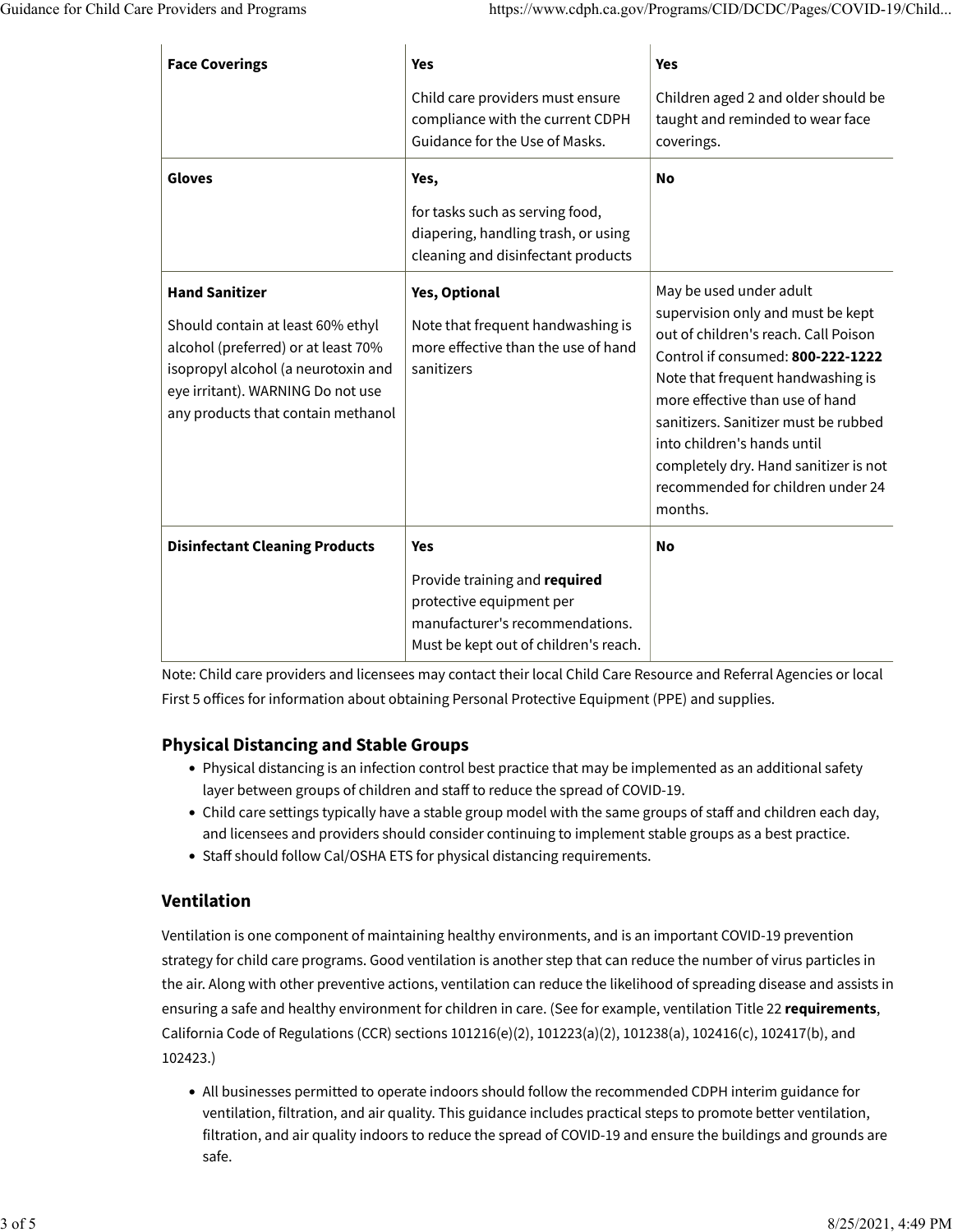- Consider how to safely bring fresh air into the child care facility.
- Consider using child safe fans to increase the effectiveness of open windows. Point fans to blow air **outwards.** May also consider other approaches for reducing the amount of virus particles in the air, such as using an air filtration and exhaust fans.
- Ventilation considerations are also important to have inside your transport vehicles, such as buses or vans. It is recommended to open windows to increase airflow from outside when safe to do so.
- Additional information for child care facilities can be found on the CDC [Ventilation in Schools and Child Care](https://www.cdc.gov/coronavirus/2019-ncov/community/schools-childcare/ventilation.html) [Programs](https://www.cdc.gov/coronavirus/2019-ncov/community/schools-childcare/ventilation.html) page.

# **Cleaning and Disinfection**

Cleaning and disinfecting surfaces can reduce the risk of infection. Train and monitor staff to follow infection control practices below related to requirements for cleaning and disinfection, housekeeping and sanitation principles, and universal health precautions. (See cleaning and disinfection **requirements** pursuant to [CCR sections](https://govt.westlaw.com/calregs/Document/IA329AB80D4C011DE8879F88E8B0DAAAE?viewType=FullText&listSource=Search&originationContext=Search+Result&transitionType=SearchItem&contextData=%28sc.Search%29&navigationPath=Search/v1/results/navigation/i0ad720f200000179f85973c9b971fd0b?ppcid%3d62174619b8cb4d47a55934f1702c3e2f%26Nav%3dREGULATION_PUBLICVIEW%26fragmentIdentifier%3dIA329AB80D4C011DE8879F88E8B0DAAAE%26startIndex%3d1%26transitionType%3dSearchItem%26contextData%3d%2528sc.Default%2529%26originationContext%3dSearch%2520Result&list=REGULATION_PUBLICVIEW&rank=1&t_T1=22&t_T2=+101216&t_S1=CA+ADC+s) [101216\(e\)\(2\)](https://govt.westlaw.com/calregs/Document/IA329AB80D4C011DE8879F88E8B0DAAAE?viewType=FullText&listSource=Search&originationContext=Search+Result&transitionType=SearchItem&contextData=%28sc.Search%29&navigationPath=Search/v1/results/navigation/i0ad720f200000179f85973c9b971fd0b?ppcid%3d62174619b8cb4d47a55934f1702c3e2f%26Nav%3dREGULATION_PUBLICVIEW%26fragmentIdentifier%3dIA329AB80D4C011DE8879F88E8B0DAAAE%26startIndex%3d1%26transitionType%3dSearchItem%26contextData%3d%2528sc.Default%2529%26originationContext%3dSearch%2520Result&list=REGULATION_PUBLICVIEW&rank=1&t_T1=22&t_T2=+101216&t_S1=CA+ADC+s), [102416\(c\),](https://govt.westlaw.com/calregs/Document/ICE1BA0A0D4C011DE8879F88E8B0DAAAE?viewType=FullText&originationContext=documenttoc&transitionType=CategoryPageItem&contextData=%28sc.Default%29) [101238\(a\)](https://govt.westlaw.com/calregs/Document/IA9E57490D4C011DE8879F88E8B0DAAAE?viewType=FullText&listSource=Search&originationContext=Search+Result&transitionType=SearchItem&contextData=%28sc.Search%29&navigationPath=Search/v1/results/navigation/i0ad7140b00000179fc53827f3faef523?ppcid%3d86a14dcd9f274c368f6e03fd9df65c85%26Nav%3dREGULATION_PUBLICVIEW%26fragmentIdentifier%3dIA9E57490D4C011DE8879F88E8B0DAAAE%26startIndex%3d1%26transitionType%3dSearchItem%26contextData%3d%2528sc.Default%2529%26originationContext%3dSearch%2520Result&list=REGULATION_PUBLICVIEW&rank=1&t_T1=22&t_T2=101238&t_S1=CA+ADC+s) and [102417\(b\).](https://govt.westlaw.com/calregs/Document/ID4B30CAB76BA400AA7210B6CD2AA6348?viewType=FullText&listSource=Search&originationContext=Search+Result&transitionType=SearchItem&contextData=%28sc.Search%29&navigationPath=Search/v1/results/navigation/i0ad7140a00000179fc546262d2ec21f6?ppcid%3d7e683930620d4034b873fbbd08d5577d%26Nav%3dREGULATION_PUBLICVIEW%26fragmentIdentifier%3dID4B30CAB76BA400AA7210B6CD2AA6348%26startIndex%3d1%26transitionType%3dSearchItem%26contextData%3d%2528sc.Default%2529%26originationContext%3dSearch%2520Result&list=REGULATION_PUBLICVIEW&rank=1&t_T1=22&t_T2=102417&t_S1=CA+ADC+s)) These practices also help ensure buildings and grounds are clean, safe and sanitary, and the personal right to safe and healthful accommodations. (See for example, of cleaning and healthful accommodations **requirements** pursuant to Title 22 CCR sections [101216\(e\)\(2\),](https://govt.westlaw.com/calregs/Document/IA329AB80D4C011DE8879F88E8B0DAAAE?viewType=FullText&listSource=Search&originationContext=Search+Result&transitionType=SearchItem&contextData=%28sc.Search%29&navigationPath=Search/v1/results/navigation/i0ad7140b00000179fc5284e73faef517?ppcid%3d78bc929988bd470a96443fb010cfd065%26Nav%3dREGULATION_PUBLICVIEW%26fragmentIdentifier%3dIA329AB80D4C011DE8879F88E8B0DAAAE%26startIndex%3d1%26transitionType%3dSearchItem%26contextData%3d%2528sc.Default%2529%26originationContext%3dSearch%2520Result&list=REGULATION_PUBLICVIEW&rank=1&t_T1=22&t_T2=101216&t_S1=CA+ADC+s) [101223\(a\)\(2\)](https://govt.westlaw.com/calregs/Document/IA673F480D4C011DE8879F88E8B0DAAAE?viewType=FullText&listSource=Search&originationContext=Search+Result&transitionType=SearchItem&contextData=%28sc.Search%29&navigationPath=Search/v1/results/navigation/i0ad7140b00000179fc530a1e3faef51c?ppcid%3dd4c7270269d74bc6aae00907cb24ba63%26Nav%3dREGULATION_PUBLICVIEW%26fragmentIdentifier%3dIA673F480D4C011DE8879F88E8B0DAAAE%26startIndex%3d1%26transitionType%3dSearchItem%26contextData%3d%2528sc.Default%2529%26originationContext%3dSearch%2520Result&list=REGULATION_PUBLICVIEW&rank=1&t_T1=22&t_T2=101223&t_S1=CA+ADC+s), [101238\(a\),](https://govt.westlaw.com/calregs/Document/IA9E57490D4C011DE8879F88E8B0DAAAE?viewType=FullText&listSource=Search&originationContext=Search+Result&transitionType=SearchItem&contextData=%28sc.Search%29&navigationPath=Search/v1/results/navigation/i0ad7140b00000179fc53827f3faef523?ppcid%3d86a14dcd9f274c368f6e03fd9df65c85%26Nav%3dREGULATION_PUBLICVIEW%26fragmentIdentifier%3dIA9E57490D4C011DE8879F88E8B0DAAAE%26startIndex%3d1%26transitionType%3dSearchItem%26contextData%3d%2528sc.Default%2529%26originationContext%3dSearch%2520Result&list=REGULATION_PUBLICVIEW&rank=1&t_T1=22&t_T2=101238&t_S1=CA+ADC+s) [102417\(b\),](https://govt.westlaw.com/calregs/Document/ID4B30CAB76BA400AA7210B6CD2AA6348?viewType=FullText&listSource=Search&originationContext=Search+Result&transitionType=SearchItem&contextData=%28sc.Search%29&navigationPath=Search/v1/results/navigation/i0ad7140a00000179fc546262d2ec21f6?ppcid%3d7e683930620d4034b873fbbd08d5577d%26Nav%3dREGULATION_PUBLICVIEW%26fragmentIdentifier%3dID4B30CAB76BA400AA7210B6CD2AA6348%26startIndex%3d1%26transitionType%3dSearchItem%26contextData%3d%2528sc.Default%2529%26originationContext%3dSearch%2520Result&list=REGULATION_PUBLICVIEW&rank=1&t_T1=22&t_T2=102417&t_S1=CA+ADC+s) and [102423.](https://govt.westlaw.com/calregs/Document/ID0636DC0D4C011DE8879F88E8B0DAAAE?viewType=FullText&listSource=Search&originationContext=Search+Result&transitionType=SearchItem&contextData=%28sc.Search%29&navigationPath=Search/v1/results/navigation/i0ad7140a00000179fc54ce26d2ec21f8?ppcid%3d1dd544d3e6ac4f128965dff43cd82188%26Nav%3dREGULATION_PUBLICVIEW%26fragmentIdentifier%3dID0636DC0D4C011DE8879F88E8B0DAAAE%26startIndex%3d1%26transitionType%3dSearchItem%26contextData%3d%2528sc.Default%2529%26originationContext%3dSearch%2520Result&list=REGULATION_PUBLICVIEW&rank=1&t_T1=22&t_T2=102423&t_S1=CA+ADC+s))

- It is important to know the difference between cleaning, sanitizing, and disinfecting and when to do each in order to maintain a healthy child care environment and the well-being of children in care. See CDC guidance on [Cleaning and Disinfecting Your Facility](https://www.cdc.gov/coronavirus/2019-ncov/community/disinfecting-building-facility.html?CDC_AA_refVal=https://www.cdc.gov/coronavirus/2019-ncov/community/organizations/cleaning-disinfection.html) for detailed information on infection control practices related to cleaning and disinfection.
- Laundry, such as clothing and bedding, should be washed using the appropriate hot water setting and allow items to dry completely. If handling dirty laundry from a person who is sick, wear gloves and a mask. See [PIN](https://cdss.ca.gov/Portals/9/CCLD/Pins/2020/CCLD/PIN-20-14-CCLD.pdf) [20-11-CCLD](https://cdss.ca.gov/Portals/9/CCLD/Pins/2020/CCLD/PIN-20-14-CCLD.pdf) for more information.
- When choosing cleaning products, consider using those approved for use against COVID-19 on the [Environmental Protection Agency \(EPA\)-approved list](https://www.epa.gov/pesticide-registration/list-n-disinfectants-use-against-sars-cov-2) ["N" a](https://www.epa.gov/pesticide-registration/list-n-disinfectants-use-against-sars-cov-2)nd follow product instructions.
- Always follow the directions on the label to ensure safe and effective use of the product.
- The Healthy Schools Act requires that anyone using disinfectants at child care centers complete annual California Department of Pesticide Regulation-approved training. Online training can be found by going to the [California School & Child Care Integrated Pest Management](https://apps.cdpr.ca.gov/schoolipm/) website. Note: This does not apply to family child care homes.

## **Hand Washing and Hygiene**

Using the personal hygiene practices below can reduce the risk of infection. Train and monitor staff to follow these strongly recommended universal health precautions and preventative health practices. (See handwashing and hygiene **requirements** in, Title 22 CCR sections [101216\(e\)\(2\)](https://govt.westlaw.com/calregs/Document/IA329AB80D4C011DE8879F88E8B0DAAAE?viewType=FullText&listSource=Search&originationContext=Search+Result&transitionType=SearchItem&contextData=%28sc.Search%29&navigationPath=Search/v1/results/navigation/i0ad7140b00000179fc5284e73faef517?ppcid%3d78bc929988bd470a96443fb010cfd065%26Nav%3dREGULATION_PUBLICVIEW%26fragmentIdentifier%3dIA329AB80D4C011DE8879F88E8B0DAAAE%26startIndex%3d1%26transitionType%3dSearchItem%26contextData%3d%2528sc.Default%2529%26originationContext%3dSearch%2520Result&list=REGULATION_PUBLICVIEW&rank=1&t_T1=22&t_T2=101216&t_S1=CA+ADC+s) and [102416\(c\).](https://govt.westlaw.com/calregs/Document/ICE1BA0A0D4C011DE8879F88E8B0DAAAE?viewType=FullText&originationContext=documenttoc&transitionType=CategoryPageItem&contextData=%28sc.Default%29))

• Learn from the CDC about [How to Select, Wear,](https://www.cdc.gov/coronavirus/2019-ncov/prevent-getting-sick/diy-cloth-face-coverings.html) and [Clean Your Mask.](https://www.cdc.gov/coronavirus/2019-ncov/prevent-getting-sick/how-to-wash-cloth-face-coverings.html) Masks should be washed frequently.

## **Isolation for Illness**

Child care programs **must** exclude or isolate any child, parent, caregiver, or staff showing symptoms of a contagious disease or illness as **required** pursuant to Title 22 in [CCR sections 101216\(h\), 101226.1\(a\)\(1\)](https://govt.westlaw.com/calregs/Document/IA7D0EC70D4C011DE8879F88E8B0DAAAE?viewType=FullText&listSource=Search&originationContext=Search+Result&transitionType=SearchItem&contextData=%28sc.Search%29&navigationPath=Search/v1/results/navigation/i0ad720f100000179f85c7db479f51db4?ppcid%3d07afebbeca0841619b8dd8f7ed1139bf%26Nav%3dREGULATION_PUBLICVIEW%26fragmentIdentifier%3dIA7D0EC70D4C011DE8879F88E8B0DAAAE%26startIndex%3d1%26transitionType%3dSearchItem%26contextData%3d%2528sc.Default%2529%26originationContext%3dSearch%2520Result&list=REGULATION_PUBLICVIEW&rank=1&t_T1=22&t_T2=+101226.1&t_S1=CA+ADC+s) and [102417\(e\).](https://govt.westlaw.com/calregs/Document/ID4B30CAB76BA400AA7210B6CD2AA6348?viewType=FullText&originationContext=documenttoc&transitionType=CategoryPageItem&contextData=%28sc.Default%29)

- [Take action](https://www.cdc.gov/coronavirus/2019-ncov/community/schools-childcare/student-becomes-sick-diagnosis-flowchart.html) to [isolate](https://www.cdc.gov/coronavirus/2019-ncov/if-you-are-sick/isolation.html) children who begin to have COVID-19 symptoms while in care, from other children and staff.
- Ensure that isolated children continue to receive adequate care supervision and that the health of the child is continually observed throughout the day according to licensing requirements.
- If an individual who resides in a family child care home is exhibiting symptoms of COVID-19, the facility should follow [public health guidelines](https://www.cdph.ca.gov/Programs/CID/DCDC/Pages/COVID-19/Guidance-on-Isolation-and-Quarantine-for-COVID-19-Contact-Tracing.aspx) for quarantine or isolation.